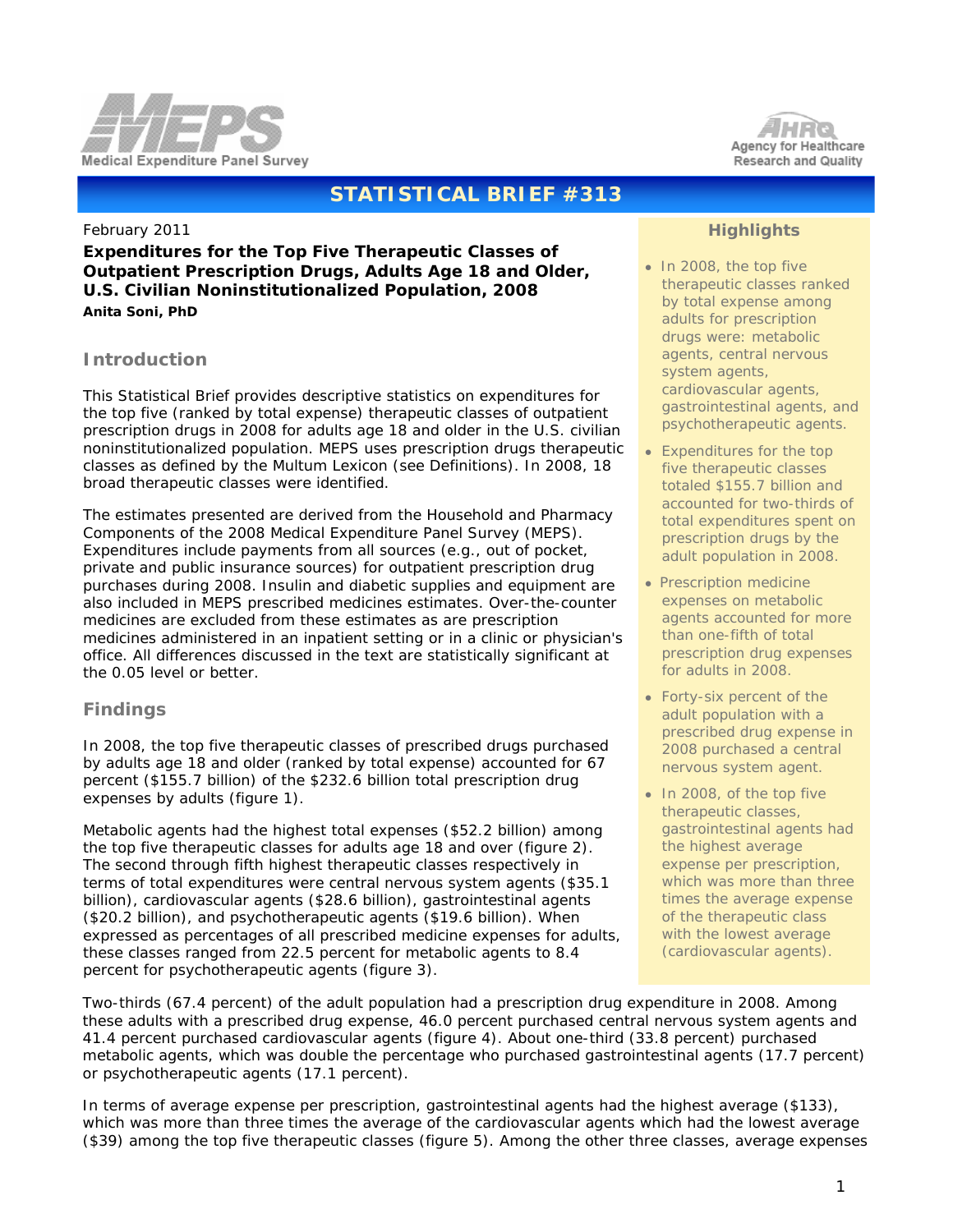per prescription for metabolic agents (\$101) and for psychotherapeutic agents (\$99) were both higher than for central nervous system agents (\$72).

### **Data Source**

The estimates shown in this Statistical Brief are based on data from the MEPS HC-121 2008 Full Year Consolidated File and HC-118A 2008 Prescribed Medicines File.

## **Definitions**

#### *Therapeutic classifications*

Therapeutic class and subclass were assigned to MEPS prescribed medicines using Multum Lexicon variables from Cerner Multum, Inc. MEPS prescribed medicines files were linked to the Multum Lexicon database to obtain therapeutic class and subclass variables. The therapeutic class cardiovascular agents includes calcium channel blockers and diuretics; central nervous system agents include the analgesics, anticonvulsants, and antiparkinson agents. The therapeutic class of gastrointestinal agents includes the H2 receptor antagonists, antacids, antidiarrheals, and proton pump inhibitors; metabolic agents include the subclasses of antihyperlipidemic agents and antidiabetic agents; and psychotherapeutic agents include the subclass of antidepressants and antipsychotics.

Cerner Multum occasionally makes changes to the Multum Lexicon therapeutic classification system. For example, antihyperlipidemic agents was its own therapeutic class in the 2003 and 2004 data, but was reclassified as a therapeutic subclass of the new therapeutic class metabolic agents in 2005. These types of changes effect comparisons of the types of estimates presented in this Brief across years.

### **About MEPS-HC**

MEPS-HC is a nationally representative longitudinal survey that collects detailed information on health care utilization and expenditures, health insurance, and health status, as well as a wide variety of social, demographic, and economic characteristics for the U.S. civilian noninstitutionalized population. It is cosponsored by the Agency for Healthcare Research and Quality and the National Center for Health Statistics.

For more information about MEPS, call the MEPS information coordinator at AHRQ (301) 427-1656 or visit the MEPS Web site at [http://www.meps.ahrq.gov/.](http://www.meps.ahrq.gov/)

### **References**

For a detailed description of the MEPS-HC survey design, sample design, and methods used to minimize sources of nonsampling error, see the following publications:

Cohen, J. *Design and Methods of the Medical Expenditure Panel Survey Household Component*. MEPS Methodology Report No. 1. AHCPR Pub. No. 97-0026. Rockville, MD: Agency for Health Care Policy and Research, 1997. [http://www.meps.ahrq.gov/mepsweb/data\\_files/publications/mr1/mr1.pdf](http://www.meps.ahrq.gov/mepsweb/data_files/publications/mr1/mr1.pdf)

Cohen, S. *Sample Design of the 1996 Medical Expenditure Panel Survey Household Component*. MEPS Methodology Report No. 2. AHCPR Pub. No. 97-0027. Rockville, MD: Agency for Health Care Policy and Research, 1997. [http://www.meps.ahrq.gov/mepsweb/data\\_files/publications/mr2/mr2.pdf](http://www.meps.ahrq.gov/mepsweb/data_files/publications/mr2/mr2.pdf)

Cohen, S. Design Strategies and Innovations in the Medical Expenditure Panel Survey. *Medical Care*, July 2003: 41(7) Supplement: III-5–III-12.

Ezzati-Rice, T.M., Rohde, F., Greenblatt, J. *Sample Design of the Medical Expenditure Panel Survey Household Component, 1998–2007*. Methodology Report No. 22. March 2008. Agency for Healthcare Research and Quality, Rockville, MD. [http://www.meps.ahrq.gov/mepsweb/data\\_files/publications/mr22/](http://www.meps.ahrq.gov/mepsweb/data_files/publications/mr22/mr22.pdf) [mr22.pdf](http://www.meps.ahrq.gov/mepsweb/data_files/publications/mr22/mr22.pdf)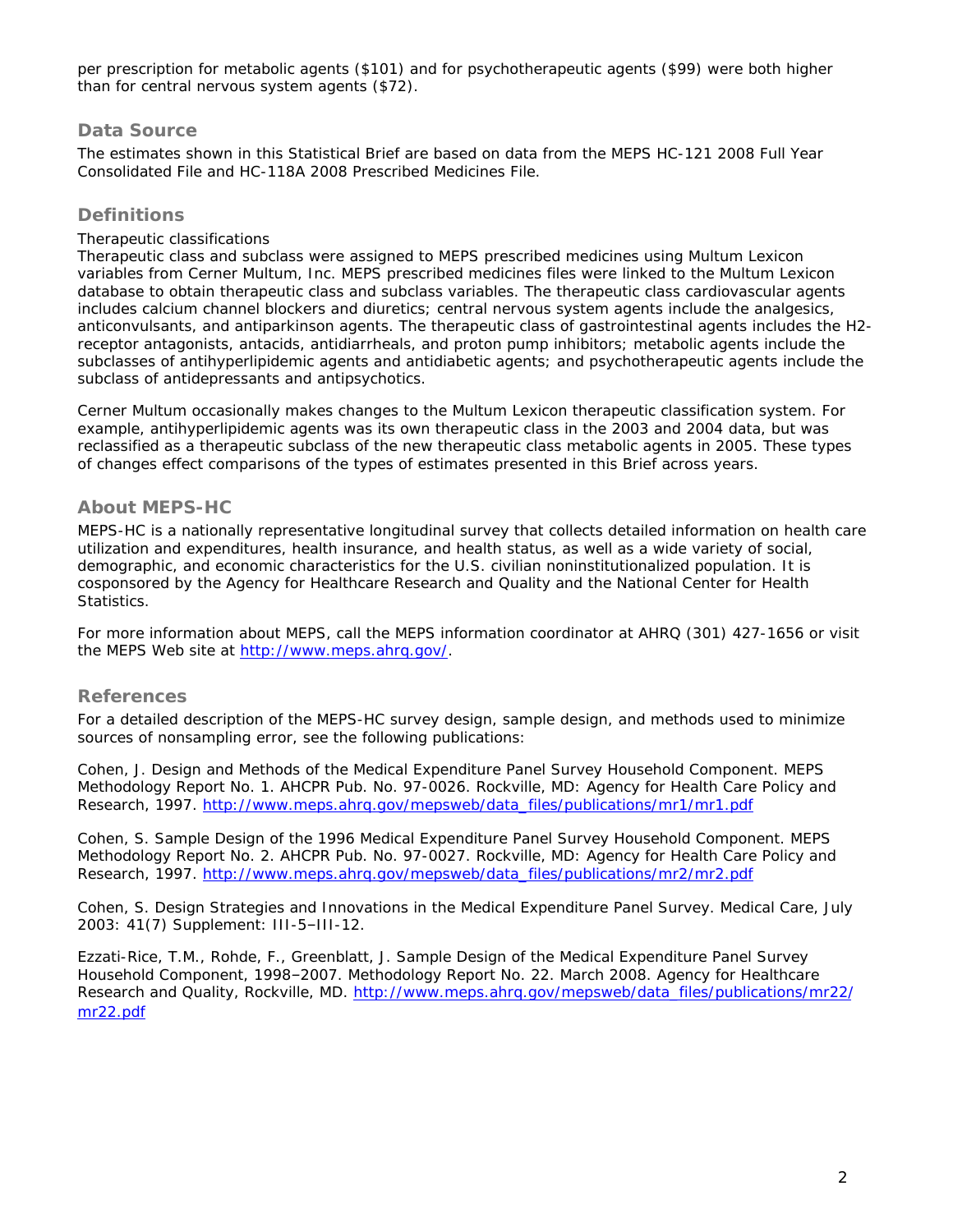### **Suggested Citation**

Soni, A. *Expenditures for the Top Five Therapeutic Classes of Outpatient Prescription Drugs, Adults Age 18 and Older, U.S. Civilian Noninstitutionalized Population, 2008.* February 2011. Agency for Healthcare Research and Quality, Rockville, MD. [http://www.meps.ahrq.gov/mepsweb/data\\_files/publications/st313/](http://www.meps.ahrq.gov/mepsweb/data_files/publications/st313/stat313.pdf) [stat313.pdf](http://www.meps.ahrq.gov/mepsweb/data_files/publications/st313/stat313.pdf)

\* \* \*

AHRQ welcomes questions and comments from readers of this publication who are interested in obtaining more information about access, cost, use, financing, and quality of health care in the United States. We also invite you to tell us how you are using this Statistical Brief and other MEPS data and tools and to share suggestions on how MEPS products might be enhanced to further meet your needs. Please e-mail us at [mepspd@ahrq.gov](mailto:mepspd@ahrq.gov) or send a letter to the address below:

Steven B. Cohen, PhD, Director Center for Financing, Access, and Cost Trends Agency for Healthcare Research and Quality 540 Gaither Road Rockville, MD 20850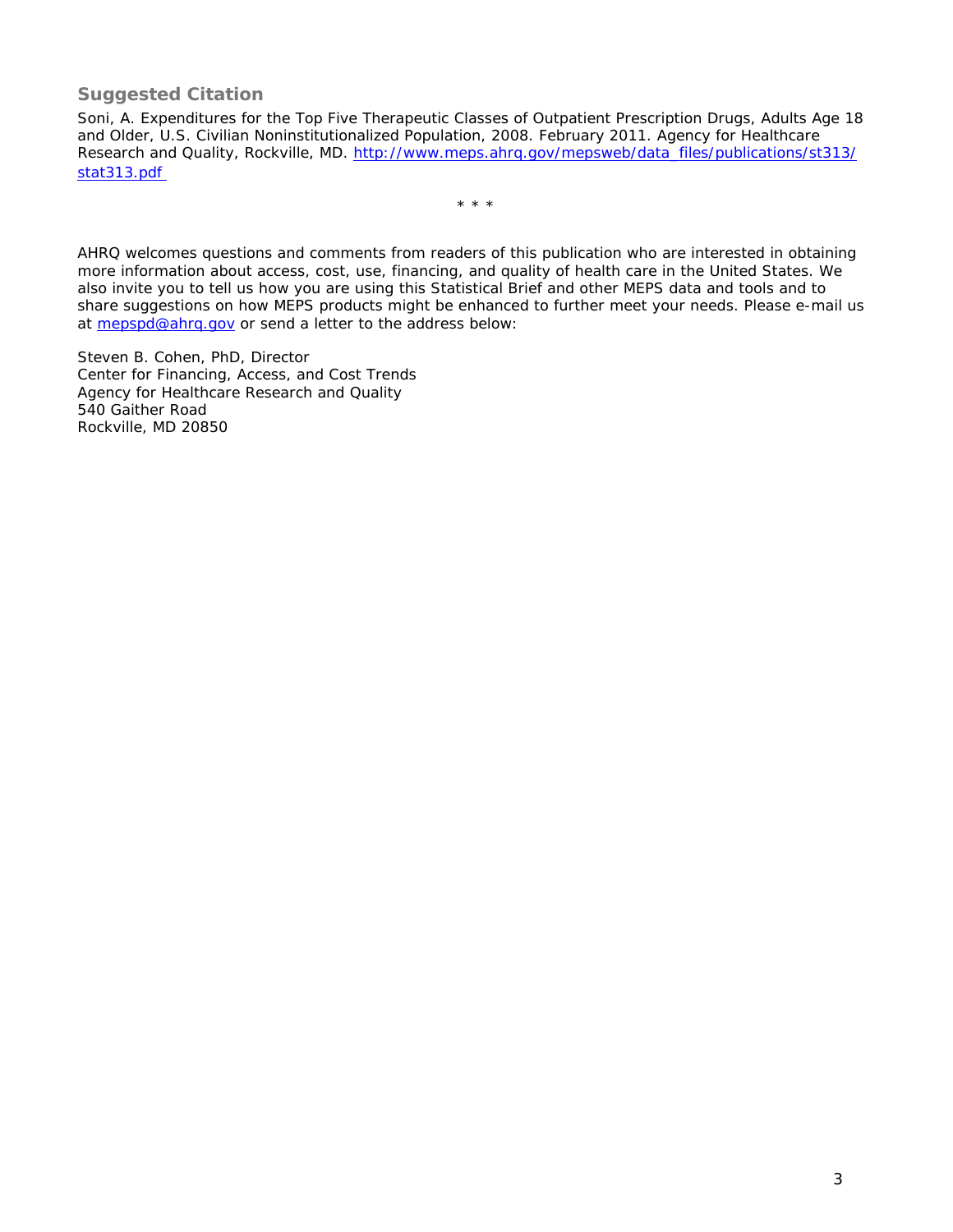

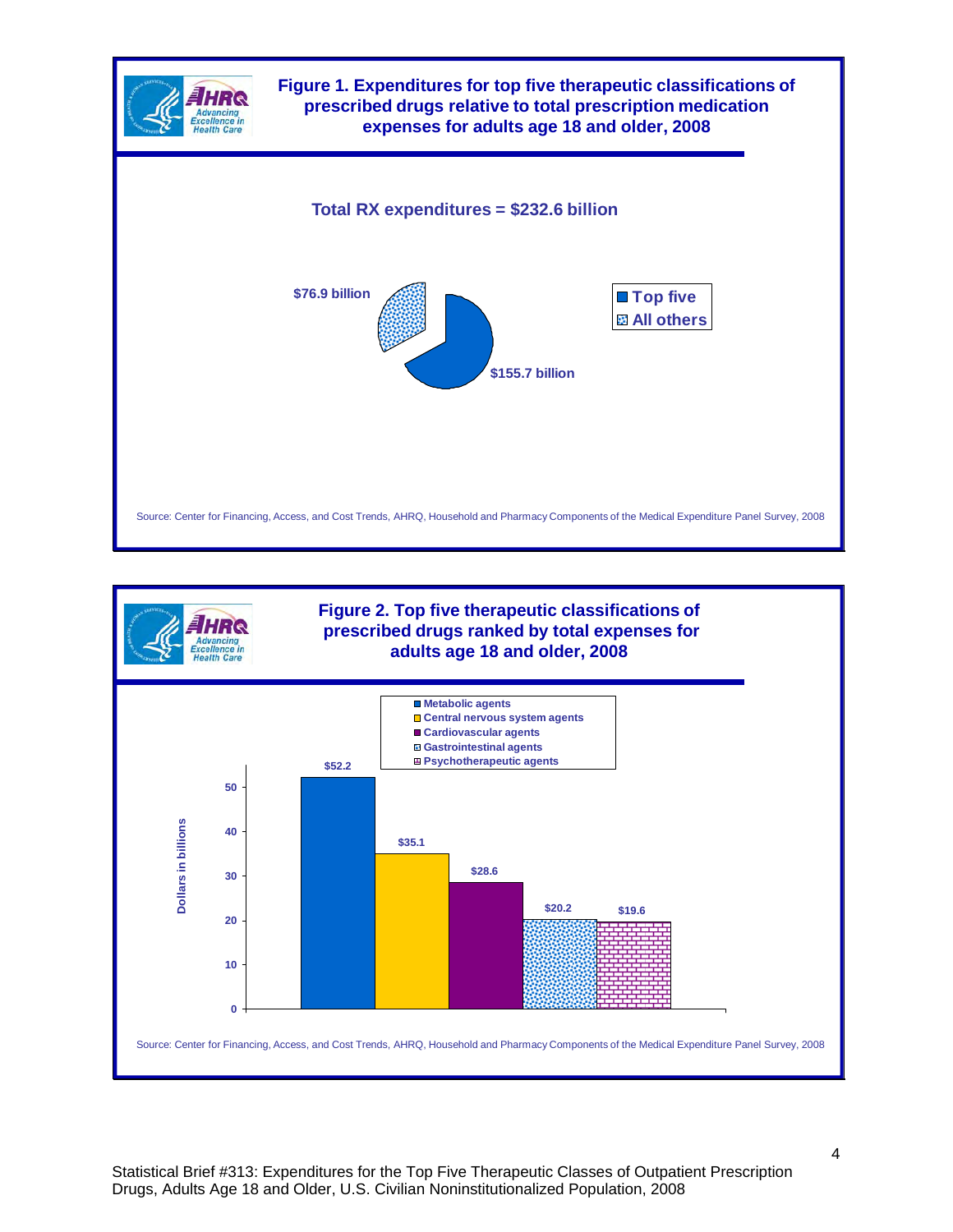



**Figure 4. Percentage of adults with prescribed drug expenses and expenses in the top five therapeutic classes, adults age 18 and older, 2008**